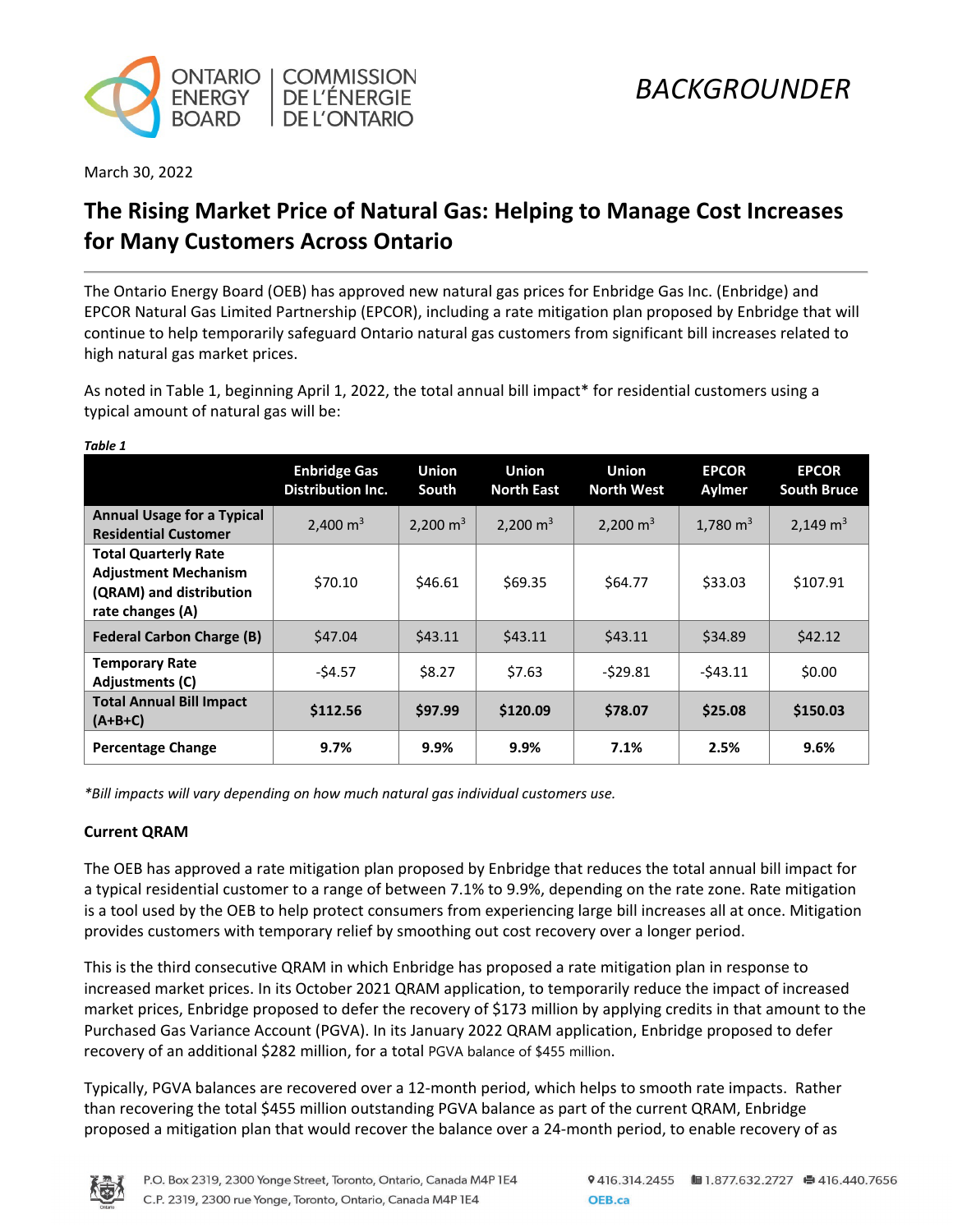much of the balance as possible without increasing the total annual bill by more than 10% in any rate zone. This approach will recover approximately \$336 million of the \$455 million deferred amount, leaving approximately \$119 million for recovery in a future QRAM.

EPCOR Aylmer purchases its natural gas from Enbridge's Union South rate zone and a local producer. As a result, Enbridge's mitigation plan also affects the total bill impact for a typical residential customer in EPCOR Aylmer's service area.

As seen in Table 2, without the OEB-approved mitigation plans in place, a typical Enbridge residential customer would have faced a total annual bill impact ranging from 13.3% to 19.2%, depending on their rate zone.

|                          |                      | <b>Commodity Portion of Bill Only</b> | <b>Total Annual Bill</b> |                      |  |
|--------------------------|----------------------|---------------------------------------|--------------------------|----------------------|--|
| <b>Utility</b>           | <b>Change Before</b> | <b>Change Before</b>                  | <b>Change Before</b>     | <b>Change Before</b> |  |
|                          | Mitigation (\$)      | Mitigation (%)                        | Mitigation (\$)          | Mitigation (%)       |  |
| <b>Enbridge Gas</b>      | \$117.99             | 33.9%                                 | \$154.01                 | 13.3%                |  |
| <b>Distribution Inc.</b> |                      |                                       |                          |                      |  |
| <b>Union South</b>       | \$139.31             | 35.1%                                 | \$191.10                 | 19.2%                |  |
| <b>Union North West</b>  | \$144.67             | 52.5%                                 | \$161.13                 | 14.6%                |  |
| <b>Union North East</b>  | \$148.46             | 41.0%                                 | \$199.75                 | 16.5%                |  |
| <b>EPCOR Aylmer*</b>     | N/A                  | N/A                                   | N/A                      | N/A                  |  |

*Table 2* 

*+ Rate mitigation was not proposed by EPCOR Aylmer as its natural gas prices are based largely on Union South natural gas commodity prices. As a result, the mitigation plan approved for Enbridge for the Union South rate zone also affects EPCOR Aylmer's customers.*

EPCOR South Bruce had also deferred the recovery of past costs in prior QRAMs and proposed a 24-month rate mitigation plan for this QRAM. The OEB determined that additional mitigation beyond the typical 12-month smoothing period is not required. Accordingly, the OEB approved the option of using a typical 12-month smoothing period to recover a Purchased Gas Commodity Variance Account balance of \$368,000, noting that it strikes the appropriate balance between reflecting the forecast of natural gas market prices while shielding customers from excessive bill increases.

### **Other Reasons for Bill Impacts**

Natural gas prices remain high because of colder than normal weather, sustained global demand for North American liquefied natural gas, and uncertainty in the global energy landscape. Also, production in North America has generally decreased and storage levels across North America have been below the 5-year average.

For all Enbridge rate zones, the total annual bill is also affected by temporary rate adjustments previously approved by the OEB relating to the disposition of balances in Enbridge's 2020 utility earnings and deferral and variance accounts and its 2020 federal carbon deferral and variance accounts.<sup>[1](#page-1-0)</sup>

The total bill for all customers is also affected by an increase in the federal carbon charge. Among other things, under the federal *Greenhouse Gas Pollution Pricing Act* Enbridge and EPCOR are required to pay a carbon charge to the federal government for the volume of natural gas that they deliver to their customers. The federal carbon

<span id="page-1-0"></span> $1$  Deferral accounts track the cost of a project or program which the utility could not forecast when the rates were set. When the costs are known, the utility can then request OEB approval to recover the costs in rates. Variance accounts track the difference between the forecast cost of a project or program, which has been included in rates, and the actual cost. If the actual cost is lower or higher, then the utility can request OEB approval to return the difference to customers as a credit or to recover the difference through rates.